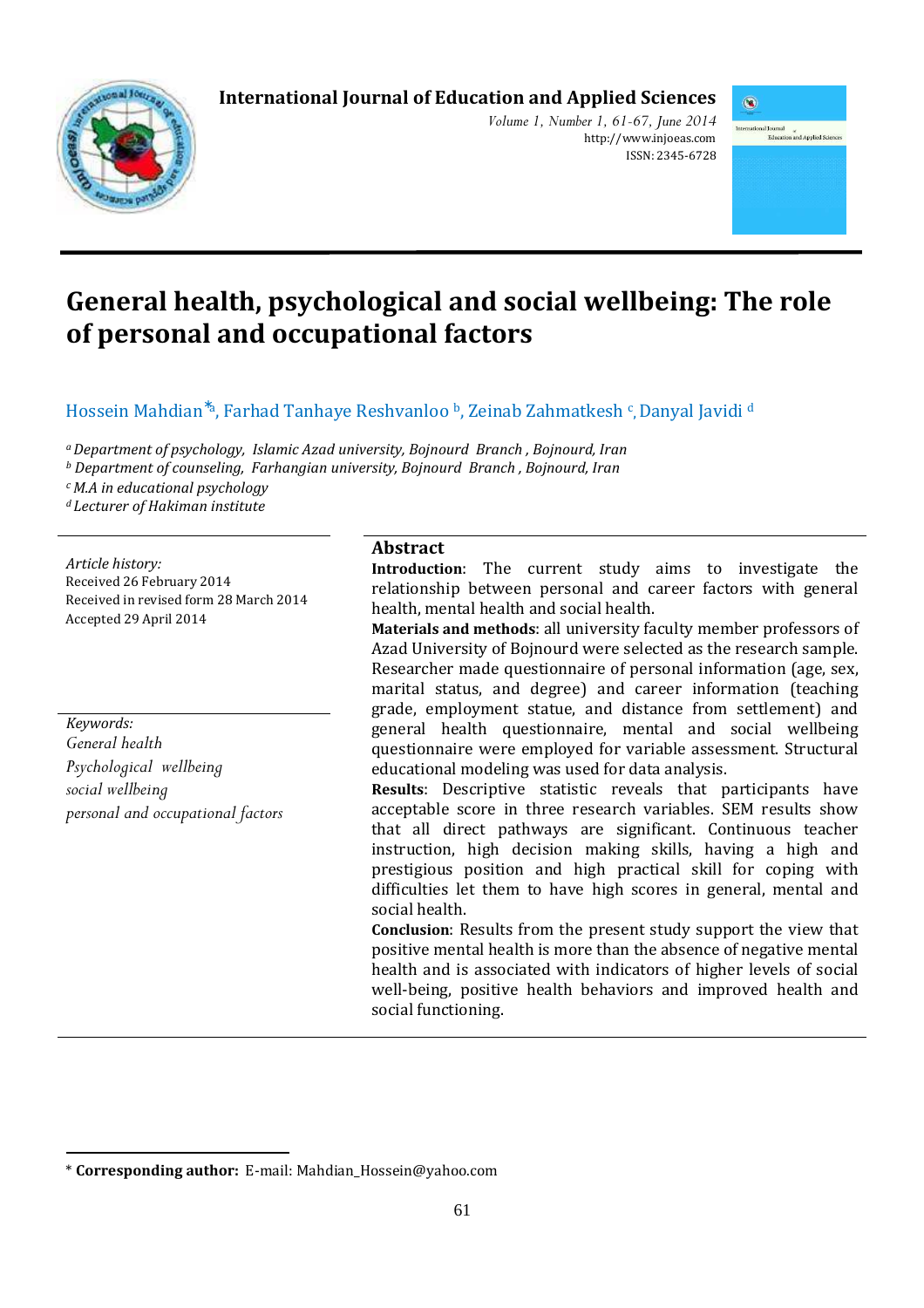#### **1. Introduction**

Since most of the research in the domain of human mental health has been done discovering aspects associated with psychological, social and mental well-being in academic workplaces, the main purpose of this study is to investigate the relationship between personal and career factors with general, mental and social health (WHO, 2002). Since psychological, social and mental health is not only seen as the absence of mental illness, the World Health Organization (WHO) has a greater focus on it as a positive state. This positive state is defined as "a state of well-being in which the individual realizes his or her own abilities, can cope with the normal stresses of life especially in working places (WHO, 2005). This positive approach (mental health seen from a positive perspective) indicates mental health to consist of three core components: emotional well-being, psychological well-being and social well-being. This perspective on well-being is built on two traditions: the hedonic tradition and the eudemonic tradition (Ryan and Deci, 2001). In addressing the burden of mental disorder, it is recognized that treatment approaches alone are not sufficient and that a more comprehensive population-level approach is required, which includes promotion, prevention, specialist treatment and rehabilitation (WHO, 2002, 2003). The World Health Organization's Mental Health Declaration and Action Plan (WHO, 2005) for Europe, the European Commission's Green Paper on 'Towards a strategy on mental health for the European Union' and the UK Foresight project have all highlighted that the social and economic prosperity of Europe will depend on improving population mental health and wellbeing.

Studies by Keyes (2002, 2005) and Huppert and Whittington (2003) present empirical support for the independence of positive and negative mental health and report that mental health and mental

disorders are not opposite ends of a single continuum but rather constitute distinct, though correlated, axes.

Thus the absence of mental disorder does not equal the presence of mental health and individuals without a mental disorder may experience varying degrees of positive mental health and well-being. This, combined with the growing evidence on the relationship between physical and mental health (Prince et al., 2007), underscores the need for national health surveys to include both positive and negative mental, social well-being and physical health indicators in order to obtain a more comprehensive picture of the different dimensions of population health. This paper reports on the 2007 Survey of Lifestyle, Attitudes and Nutrition a national adult population survey in Ireland (Morgan et al., 2008; Barry et al., 2009), which includes a number of dimensions of mental health, both positive and negative mental health, and social wellbeing as part of the core suite of health survey measures. To ensure comparability, the recommended mental health indicators for Europe, developed by the STAKES Mindful Project (Lavikainen et al., 2006), were employed.

The inclusion of these components in one comprehensive health survey permits the exploration of the relationships between the mental, physical and social dimensions of health and wellbeing combined with personal and occupational factors in a sample of high educated people like university lecturers (Dalgard et al., 2006). This paper examines the levels of positive and negative mental health in the survey sample of Azad university lecturers of Bojnourd University and explores the relationship of the positive and negative dimensions of mental health to personal and occupational factors, indicators of social wellbeing and physical health.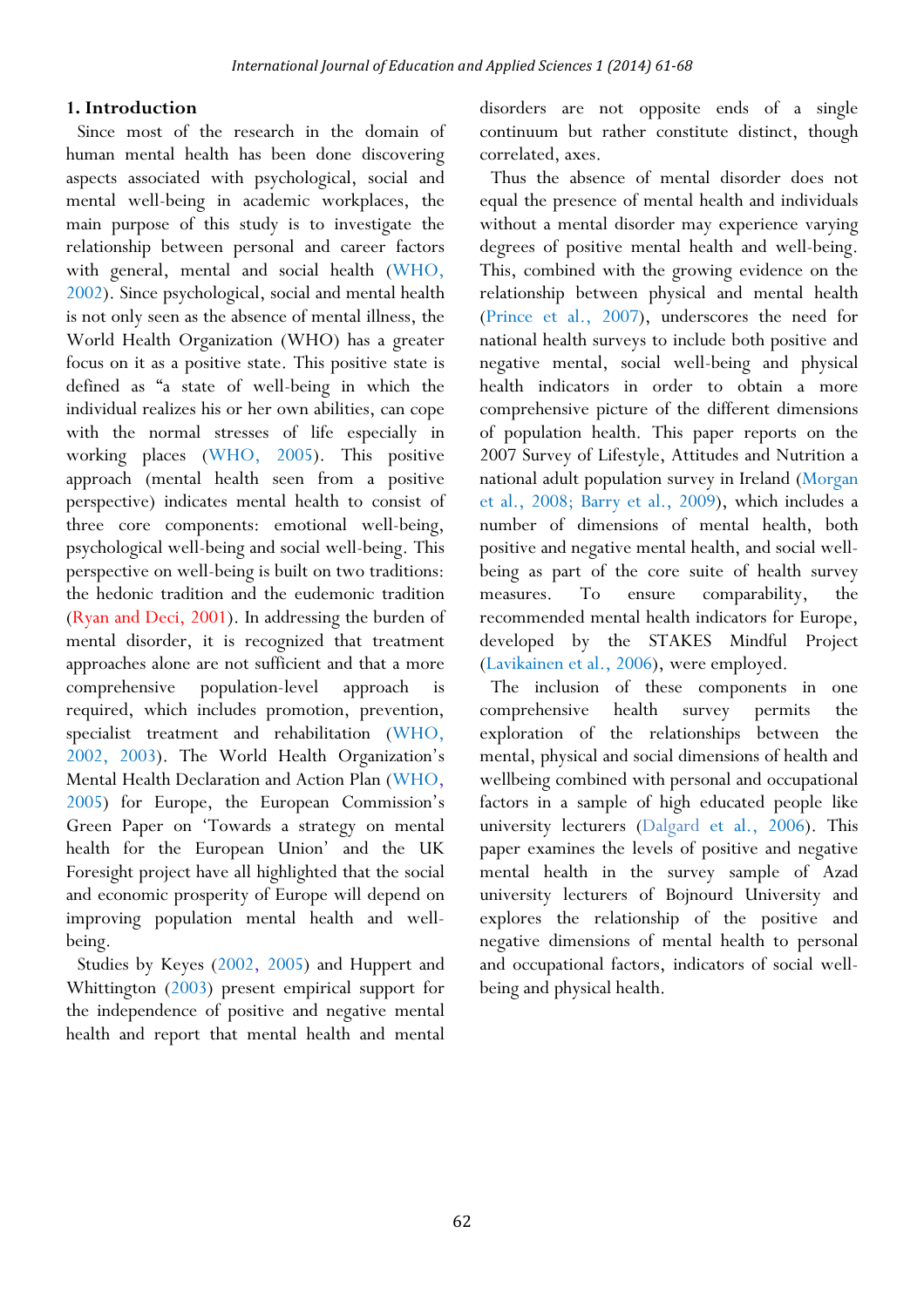

**Figure1**. Path analysis model for career and personal factors, general health, psychological and social well-being

## **2. Method**

#### *2.1 Participants*

The statistical population of the study included all faculty members of Azad University of Bojnourd. The research sample included 130 people (23 females, 97 males), selected without sampling.

## *2.2. Measurement*

To assess general health, general health questionnaire (koldberg and Blackwell, 1970) was used. The questionnaire uses the Likert-scale ranging from "very seldom or never" to "very often or always". Cronbach alpha coefficient was reported to be 0.95 by Amos (1985) and 0.94 by Smith (1987). According to Amos (1985) and Smith (1987), criterion validity was used to determine its validity. Therefore, it seems that the questionnaire can be a valid measure to predict general health to investigate the reliability the Cronbach alpha (0.85) was employed.

To measure mental wellbeing, Ryff Questionnaire (1989) was used. It has six factors and has 19 questions altogether, based on Likert-scale ranging from "I strongly disagree" to "I totally agree". To determine the validity of the questionnaire, content and construct validity were used. Rife calculated the internal consistency of sub-tests to determine the reliability of the measure using Cronbach alpha coefficient. Before the final administration of the questionnaire, a pilot administration was carried

out among 30 pre-university students. The resulting Cronbach alpha was calculated to be almost approximately almost 0.76. The final administration, with a sample of 400, gave an index of 0.61. In this study for investigate the reliability of the instrument the Cronbach alpha was employed.

To measure social wellbeing, Keyes Questionnaire (1998) was used. It has five factors and has 15 questions altogether, based on Likertscale ranging from "I strongly disagree" to "I totally agree". To determine the validity of the questionnaire, content and construct validity were used. Rife calculated the internal consistency of sub-tests to determine the reliability of the measure using Cronbach alpha coefficient. Before the final administration of the questionnaire, a pilot administration was carried out among 30 preuniversity students. The resulting Cronbach alpha was calculated to be almost approximately almost 0.86. The final administration, with a sample of 400, gave an index of 0.77.

## **3. Results**

Descriptive statistics indices (mean, standard deviation**,** minimum, maximum) have been shown in table 1. Mean and standard deviation show that there is a good distribution in scores.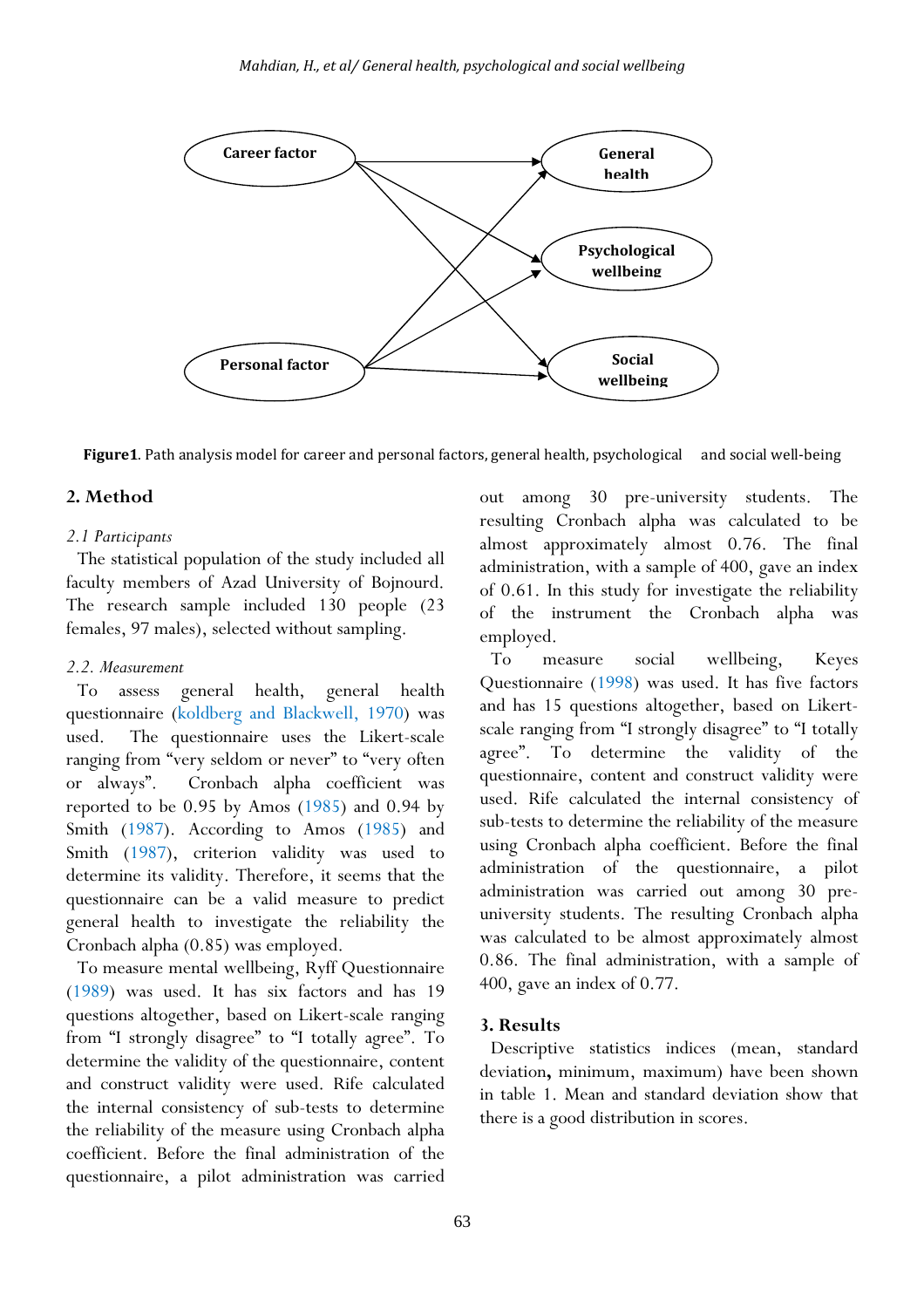#### *International Journal of Education and Applied Sciences 1 (2014) 61-67*

| Participants document  | frequency | percent       | Mean | Minimum        | Maximum |
|------------------------|-----------|---------------|------|----------------|---------|
| M.A                    | 90        | 76.6          | 30   |                |         |
| PhD                    |           | 19            | 38   | 29             | 54      |
| Professional doctorate |           | $\mathcal{R}$ |      | 4 <sup>1</sup> | 41      |
| Post doc               |           | - 22          | 49   | 49             | 49      |

**Table2.** Descriptive statistics indices of research variable

| Variables                      | <b>Deviation</b> | Mean  | Maximum | Minimum        | $\mathbf N$ |
|--------------------------------|------------------|-------|---------|----------------|-------------|
| Mental health                  | 3.28             | 19.09 | 21      | 3              | 130         |
| Physical health                | 3.09             | 4.91  | 12      |                | 130         |
| Anxiety                        | 4.09             | 6.02  | 13      | $\overline{2}$ | 130         |
| Social disorder                | 5.02             | 7.08  | 13      | $\overline{2}$ | 130         |
| Depression                     | 3.63             | 7.36  | 18      | $\mathbf{1}$   | 130         |
| Psychological wellbeing        | 11.75            | 92.91 | 122     | 28             | 130         |
| Personal Growth                | 6.04             | 8.21  | 18      | $\overline{4}$ | 130         |
| <b>Environmental Mastery</b>   | 5.55             | 61.32 | 19      | 3              | 130         |
| Autonomy                       | 4.53             | 14.32 | 20      | 5              | 130         |
| Positive relations with others | 6.02             | 14.10 | 19      | $\overline{4}$ | 130         |
| Purpose Life                   | 7.52.            | 17.12 | 19      | 5              | 130         |
| Self-acceptance                | 4.13             | 14.76 | 18      | 6              | 130         |
| Social well being              | 10.15            | 84.85 | 112     | 19             | 130         |
| Social integration             | 5.04             | 14.02 | 18      | 5              | 130         |
| Social acceptance              | 6.04             | 17.12 | 19      | $\overline{4}$ | 130         |
| Social contribution            | 4.53             | 13.32 | 20      | 5              | 130         |
| Social actualization           | 4.21             | 11.19 | 19      | 6              | 130         |
| Social coherence               | 6.55             | 1110  | 18      | 5              | 130         |

#### **Table3**. Correlation matrix of research variables

| $-$ we not consider the contraction of the contraction of the subset of the subset of $\sim$ |          |          |           |                          |                          |  |  |  |
|----------------------------------------------------------------------------------------------|----------|----------|-----------|--------------------------|--------------------------|--|--|--|
|                                                                                              |          |          |           |                          |                          |  |  |  |
| 1-Career variables                                                                           |          |          |           |                          |                          |  |  |  |
| 2-Personal factor                                                                            | $0.58**$ | -        |           |                          |                          |  |  |  |
| 3-Mental health                                                                              | $0.51**$ | $0.62**$ |           |                          |                          |  |  |  |
| 4-Physiological wellbeing                                                                    | $0.49**$ | $0.59**$ | $-0.81**$ | $\overline{\phantom{a}}$ |                          |  |  |  |
| 5-Social wellbeing                                                                           | $0.52**$ | $0.66**$ | $-0.78**$ | $0.62**$                 | $\overline{\phantom{0}}$ |  |  |  |

The correlation matrix in Table3 shows that there is a significant relationship between Career variables, Personal factor, mental health, Physiological wellbeing and Social wellbeing. Since the aim of the study has been to investigate the predictive role of mental health and mental wellbeing and determine the degree of the direct and indirect effect of these variables on social wellbeing, path analysis has been employed. Based on correlations, of the variables of mental health,

consideration, coordination, and skill and of the variables of mental health, incremental and inherent were chosen for path analysis. The model shows that career factors predict 0.36, 0.23, and 0.17 percent of general health, Psychological wellbeing and social wellbeing showed in turn. Also the model shows that personal factors predict 0.26, 0.19, and 0.11 percent of general health, Psychological wellbeing and social wellbeing showed respectively.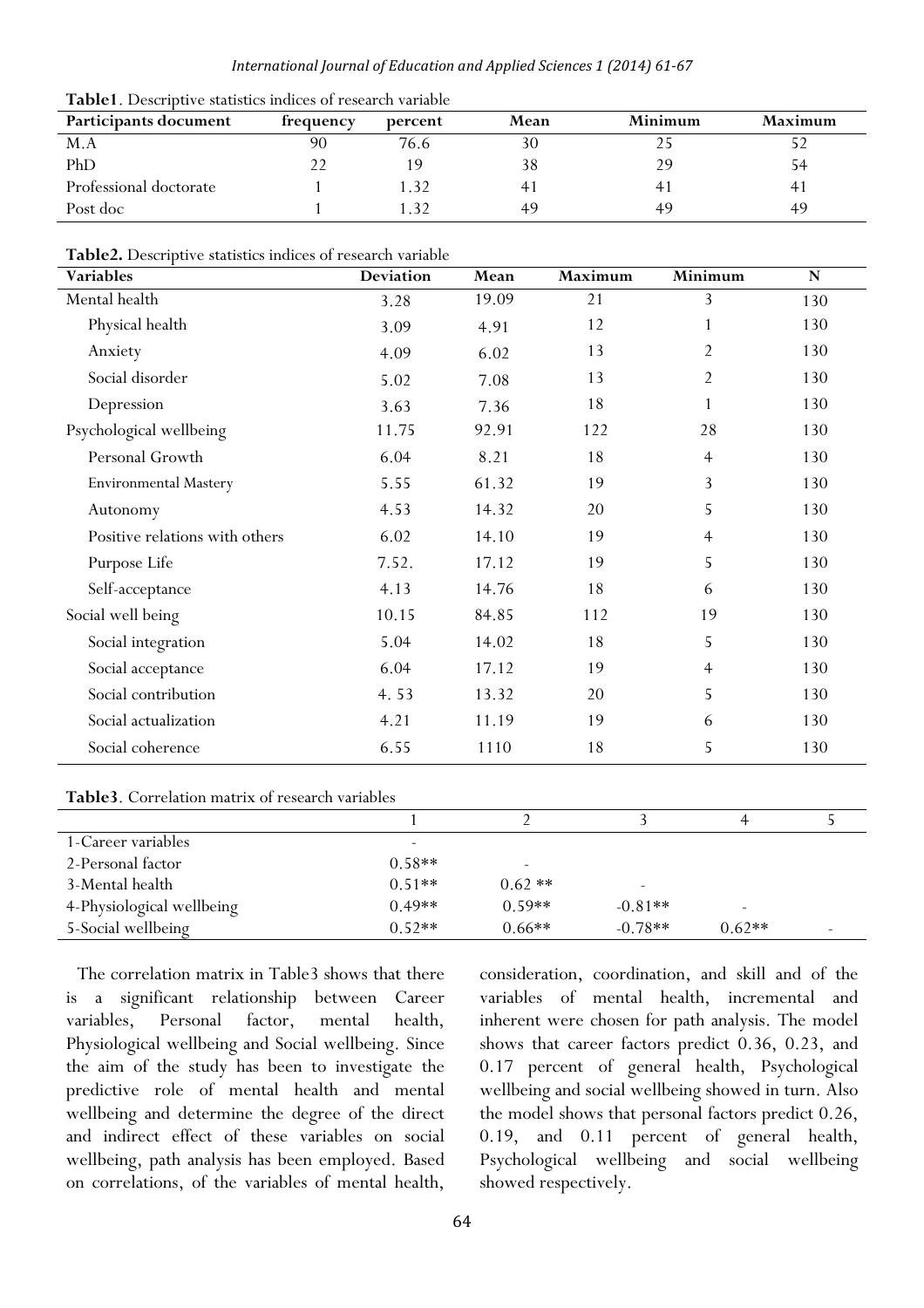

**Figure 2.** Path analysis model for career and personal factors, general health, psychological and social well-being Not. All of effects are significant at 0.05

| Table4. Goodness of fit |  |
|-------------------------|--|
|-------------------------|--|

| NNFI         | <b>NFI</b> | CFI      | AGFI | <b>GFI</b> | <b>SRMR</b> | <b>RMSEA</b> | Sig  | X2/df | df | ΛZ     |
|--------------|------------|----------|------|------------|-------------|--------------|------|-------|----|--------|
| า 93<br>0.95 | 0.91       | $\Omega$ | 0.94 | 0.96       | 0.61        | 0.47         | 0.01 | 2.15  |    | 335.63 |

After calculating the parameters, fitness of the model was measured. Of all statistics fitness of four indices was more important: GFI, AGFI, RMSEA, and chi-square. The most important statistic is chisquare. This statistic measures the difference between observed and measures with df=156, which is significant at  $p = 0.01$ . However, since the size of the sample is big, the matrix. The insignificance of this statistic shows the fitness of the model. Chi-Square is 335.63 significance cannot be used to reject the null hypothesis and be generalized to the population. To decrease its dependency on sample size, we discuss other indices and their interpretation. AGFI= 0.94 and  $GFI = 096$ , with values close to 1, show the fitness of the model. Considering the residues and errors, the low value of RMSEA= 0.047 show the fitness of the model

#### **4. Discussion**

 The findings on positive mental health compare favorably with those reported from other European countries (European Opinion Research Group, 2003). The overall mean score of 68 reported in the present study is somewhat greater than the score of 65 reported in an earlier Irish postal survey by Blake et al. (2000) and also greater than a mean of 61 reported for 15 European countries based on the Euro barometer 58.2 survey (European Opinion Research Group, 2003). It should be noted that the current survey was undertaken during the economic boom in Ireland. It is, therefore, open to question whether such high levels of positive mental health would be obtained if repeated in the current recessionary economic climate.

In addition, in view of the methodological differences in sampling and survey administration across studies, caution is advised in making strong inferences about differences in the mean levels reported. However, in keeping with previous findings (Keyes, 2002; Lehtinen et al., 2005), there was evidence of a strong association between high levels of positive mental, general and social factors with personal and career factors, having higher income, higher levels of education and being in paid employment were all found to be strongly predictive of high levels of mental, general and social health.

Higher levels of social and economic support also emerged as being strongly associated with mental, general and social health, when the analysis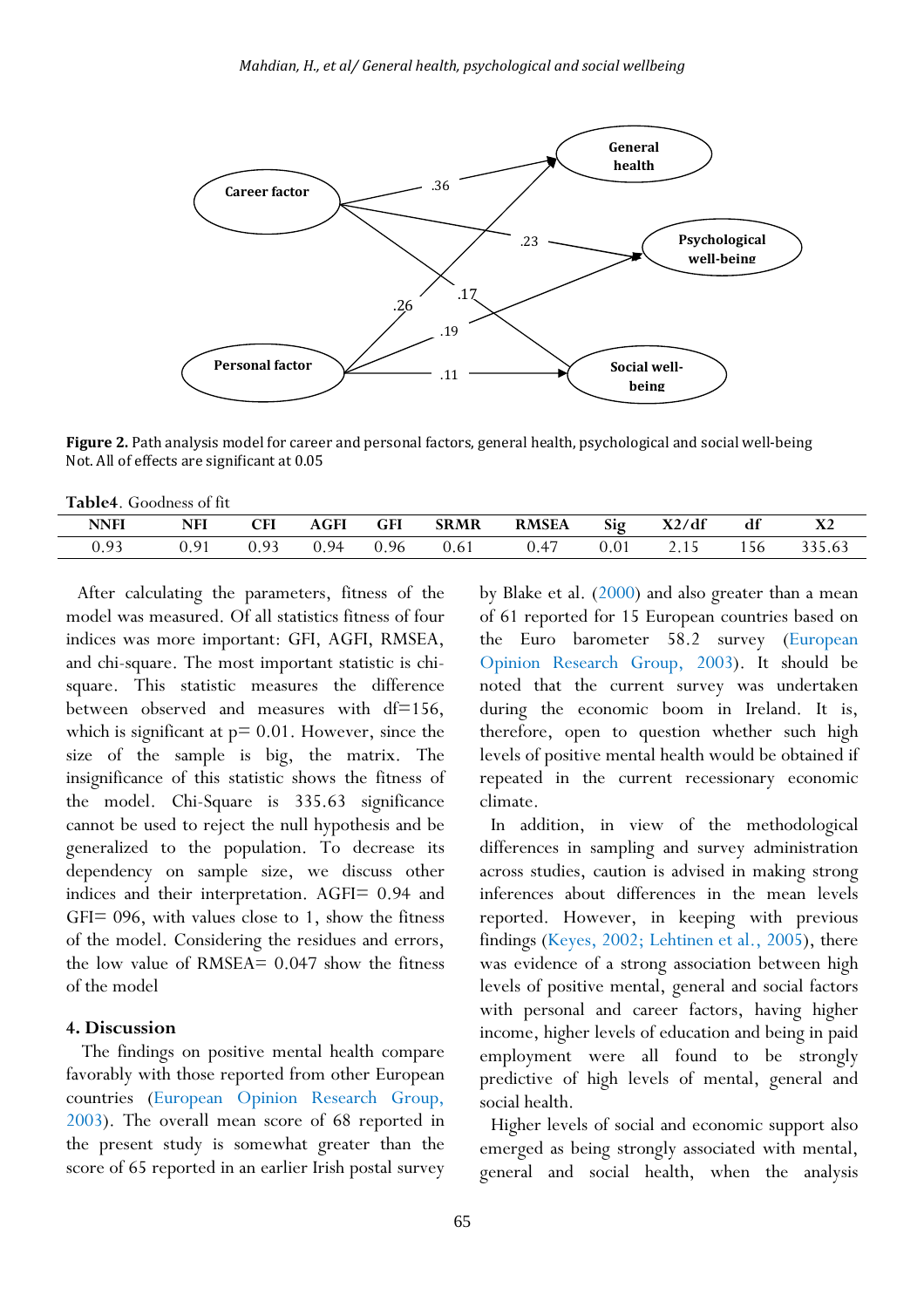controlled for other factors. With regard to the prevalence of probable mental health problems in the population, the figure of 6.4% compares favorably with a value of 10.5% reported in the British Household Panel Survey (Taylor et al., 2005), and the average of 23%reported from a Euro barometer survey of 15 European countries (European Opinion Research Group 2003). Ireland was reported as having 16% of respondents with probable mental health problems in that 2003 Euro barometer survey. The difference in sampling methods used between SLA´ N 2007 and Euro barometer may account for the difference in results.

High levels of personality traits, self-esteem, selfconcept and other Personal factors shows to have strong effect on mental, general and social health (Jenkinson et al., 1993). Also those faculty members reporting lower levels of psychological and personality traits and lower income had higher levels of psychological distress and occupational problems.

In keeping with previous findings from the international literature (Prince et al., 2007; Melzer et al., 2004; Kessler, 2007), indicators of social and economic well-being such as loneliness, low levels of social support, lack of community involvement, and lower income levels were all associated with negative mental health in the SLA´ N 2007 survey. While it is not possible to determine the direction of causality in a cross-sectional survey, there is increasing recognition that mental health is both a cause and a consequence of social and economic inequities, i.e. mental health problems both reflect deprivation and contribute to it (Melzer et al., 2004; Friedli, 2009). The WHO Commission on the Social Determinants of Health (WHO, 2008) calls for action on 'the causes of the causes' of poor health in and health behaviors included in the survey.

Some other studies also believe that low Psychological health like Physical health, Anxiety, Social disorder, Depression) are distinguished by a low self-esteem, self-concept and high level of emotional helplessness. Also faculty members with low levels of social health like Physical health, Anxiety, Social disorder and Depression feel insecure, neglected, and unwanted. Their poor

social skills keep them isolated from people and social activities. Low scores for depression are often associated with curiosity and extroversion (Taylor et al., 2005).

The study findings support the call for models of population mental health promotion that will intervene at the level of strengthening individuals' social participation, strengthening communities, improving access to community services and removing the structural barriers to mental health through initiatives to reduce economic and social inequities (Foresight Mental Capital and Wellbeing Project, 2008; Friedli, 2009; Barry and Friedli, 2008). Results from the present study also support the view that positive mental health is more than the absence of negative mental health and is associated with indicators of higher levels of social well-being, physical health behaviors, and improved health functioning.

# **Acknowledgment**

This study was funded by Azad university of Bojnourd. Authors greatly appreciated their support and contribution.

# **References**

- Barry, M. M., & Friedli, L. (2008). *The influence of social, demographic and physical factors on positive mental health in children, adults and older people.* In: Foresight Mental Capital and Wellbeing Project. State-of-Science Review: SR-B3. Government Office of Science and Innovation, London, UK.
- Barry, M. M., Van Lente, E., Molcho, M., Morgan, K., McGee, H., Conroy, R., Watson, D., Shelley, E. & Perry, I. (2009). *SLÁN 2007: Survey of Lifestyle, Attitudes and Nutrition in Ireland. Mental Health and Social Well-being Report.* Department of Health and Children. Dublin: The Stationery Office.
- Blake, C., Codd, M. B., O'Meara, Y. M. (2000). The short form 36 (SF-36) health surveys: normative data for the Irish population. *Irish Journal of Medical Science, 169*(3), 195-200.
- Dalgard, O. S., Dowrick, C., Lehtinen, V., Vazquez-Barquero, J. L., Casey, P., Wilkinson, G., Ayuso-Mateos, J. L., Page, H., & Dunn, G. (2006). Negative life events, social support and gender difference in